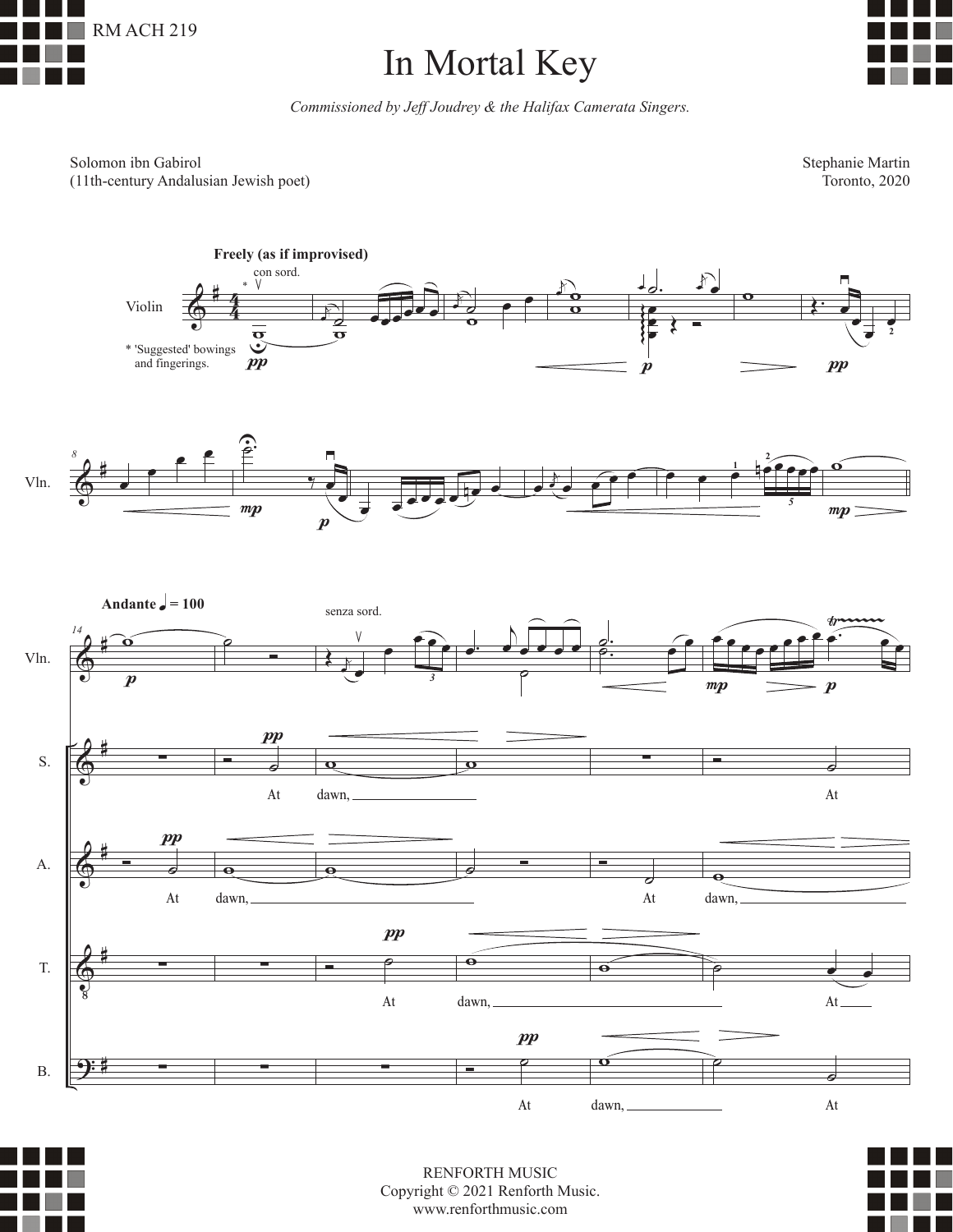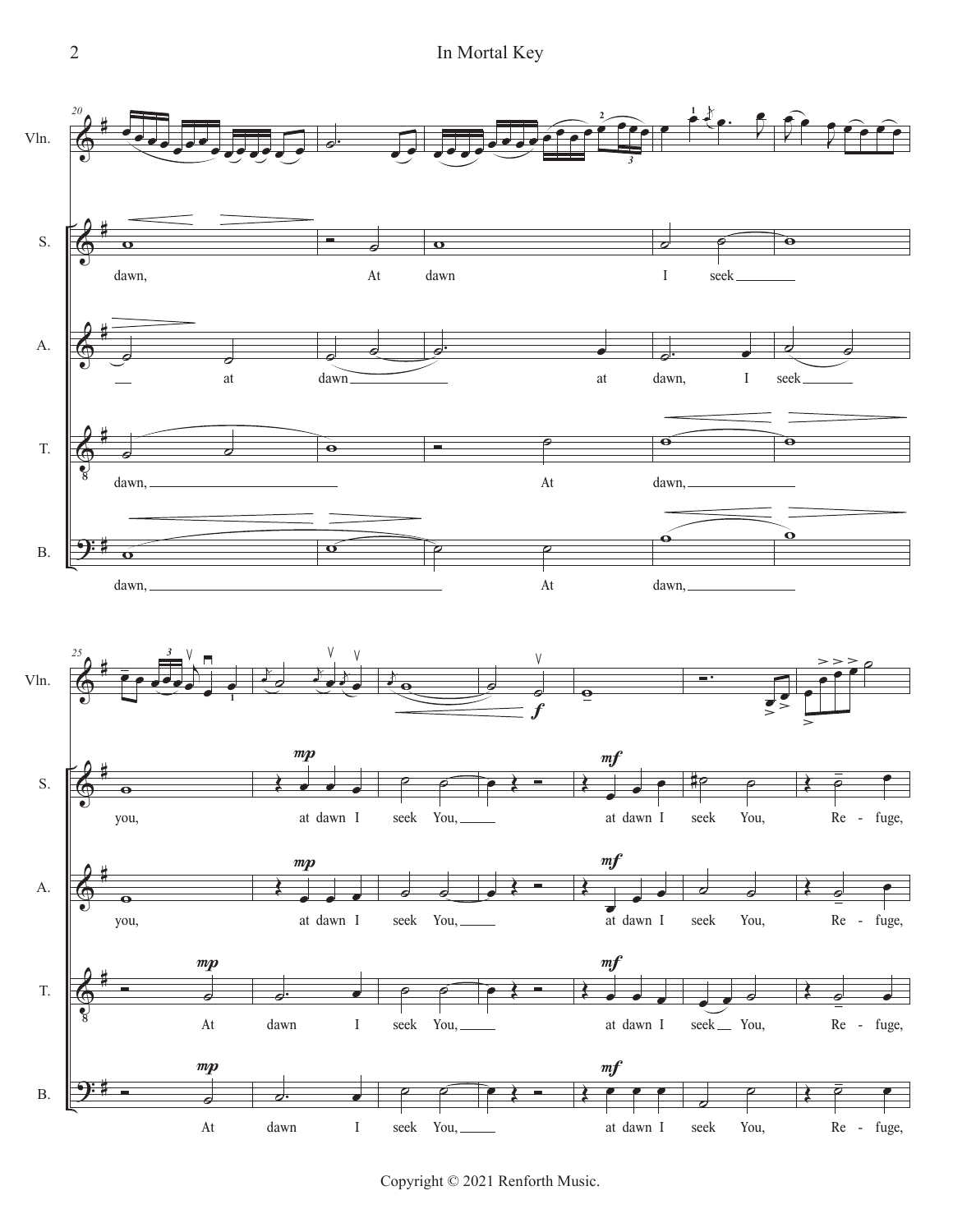In Mortal Key 3



Copyright © 2021 Renforth Music.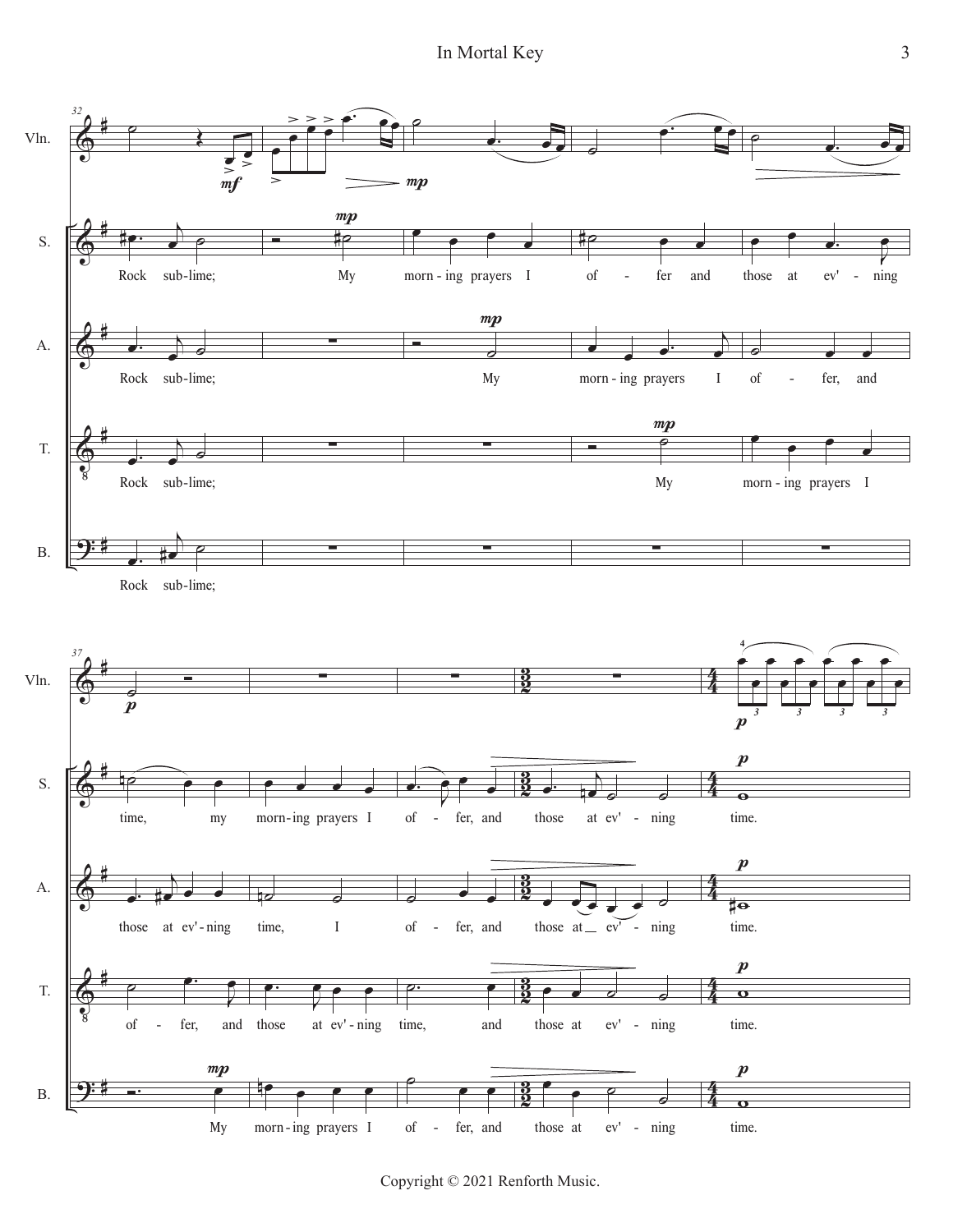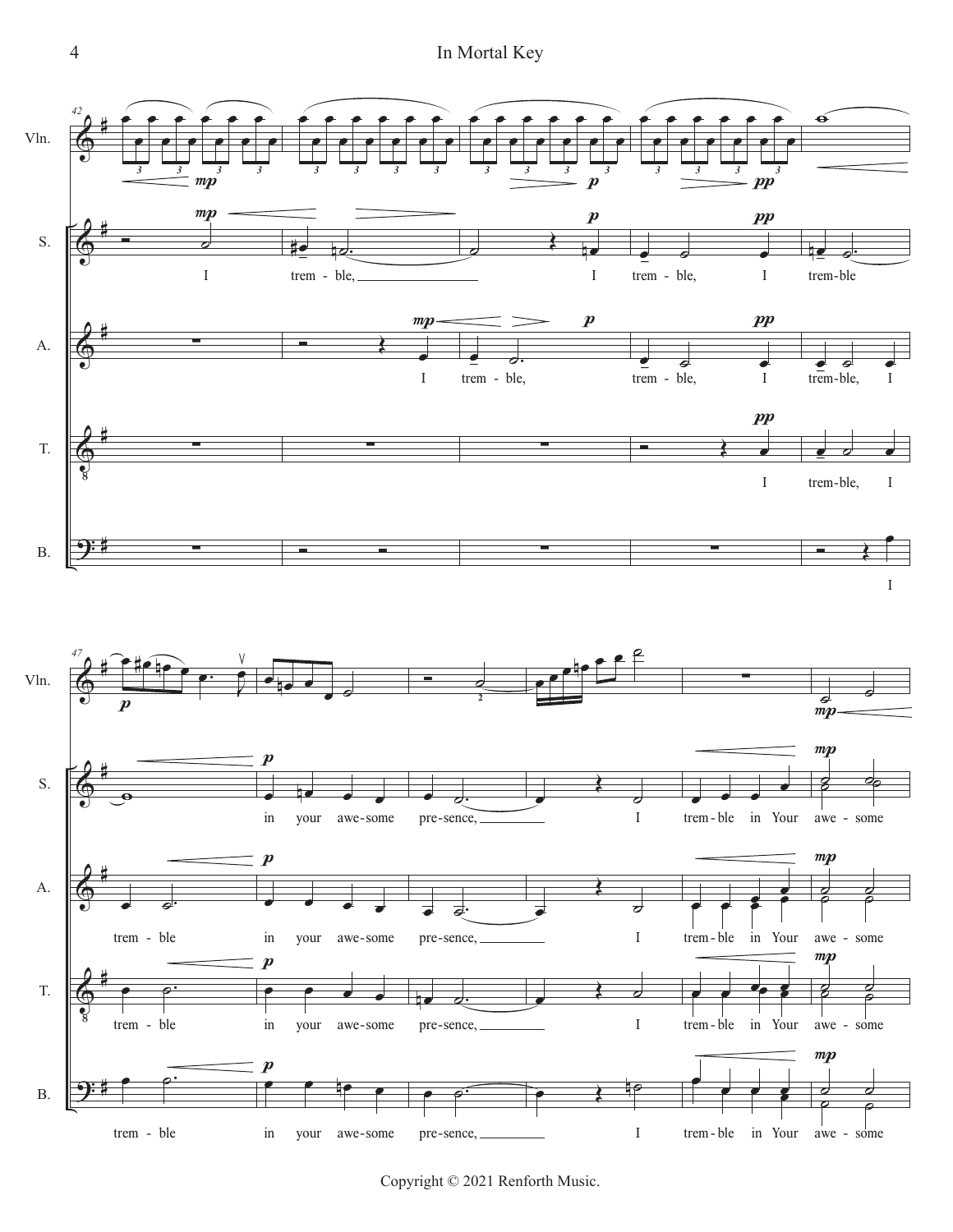